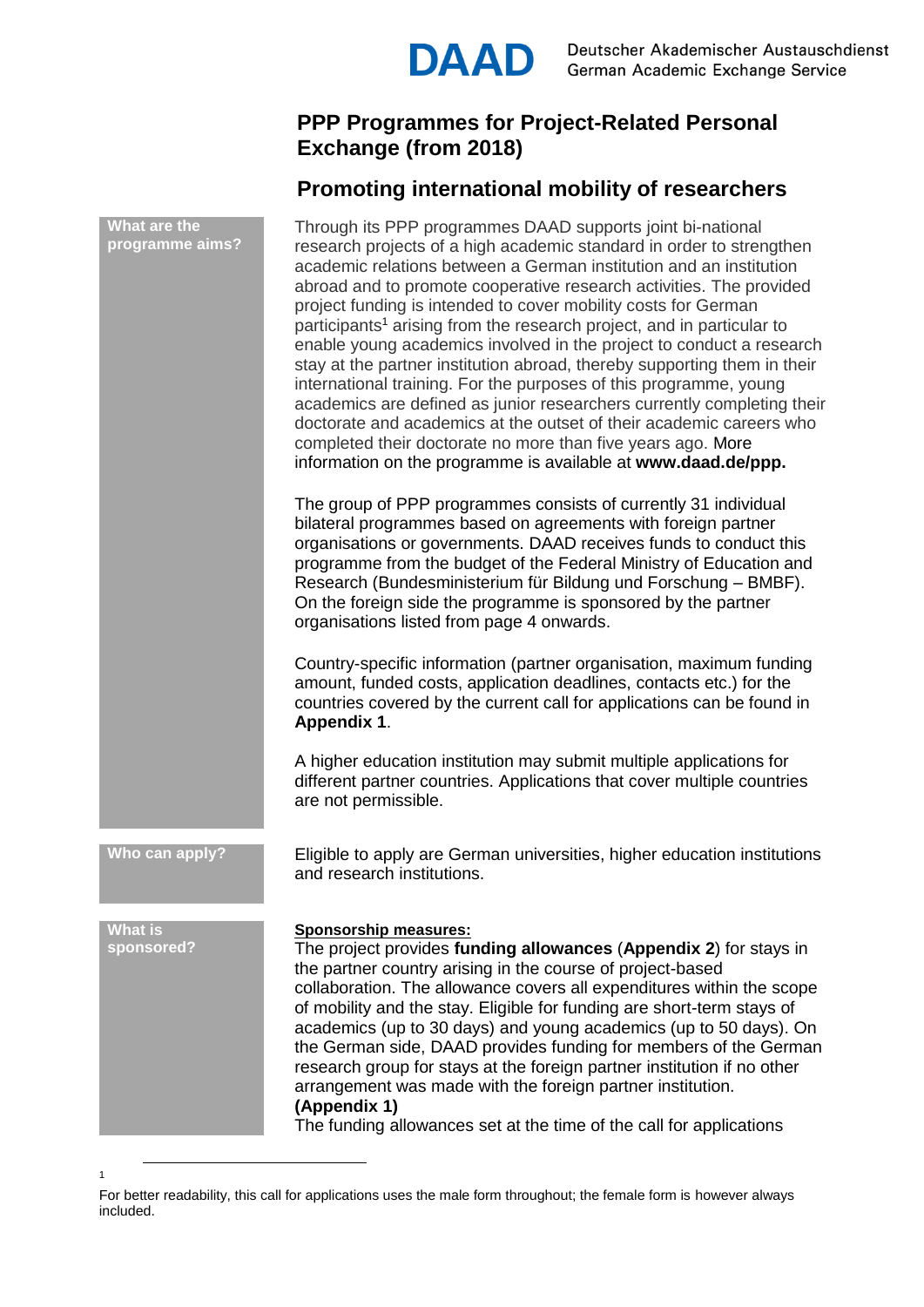apply for the entire project period.

#### **Funding period:**

The total funding period for a project is generally **2 years**. Approval for the second project year is contingent in each case on allocation by the funding provider of the necessary budgetary resources to DAAD. Funding can be extended for a further year with some countries, see country-specific information in **Appendix 1**.

#### **Funding:**

*.*

For the maximum available funds per funding year, see countryspecific information; the funds are based on agreements with the foreign partners.

The programme is open to all disciplines; for country-specific exceptions see **Appendix 1**.

Graduates, doctoral candidates, doctorate holders, professors, lecturers, if not otherwise specified in agreements with the foreign partner; see **Appendix 1**.

An application must present a specific academic research project of high quality, on which the partners from Germany and the foreign partner country intend to work together in an ideally complementary manner. Proposals involving research into general scientific questions of interest to both research groups are not sufficient. Basic financing of the project (personal and material expenses on both sides) must be ensured.

The German funding application and the funding application from the foreign partner must be submitted simultaneously, if not otherwise agreed for the specific country. Applications submitted by only one party will result in exclusion from the selection procedure. Applications must be submitted in German or English, see templates in **Appendix 3**.

**Submitting an application**

#### Applications in German or English must be **complete** and submitted **within the deadline** exclusively via the DAAD online portal (**[https://portal.daad.de/irj/portal\)](https://portal.daad.de/irj/portal).**

To ensure swift and smooth processing of your application documents, please only upload attachments to your application in the form of PDF files (converted if necessary).

Please upload the following attachments:

- 1. Comprehensive project description = form Information on the Project (see template in **Appendix 3**)
- 2. Academic profile / CV of the German project leader (up to

**Which disciplines are eligible for funding?**

**Which target groups are sponsored?**

**Which basic conditions should be met?**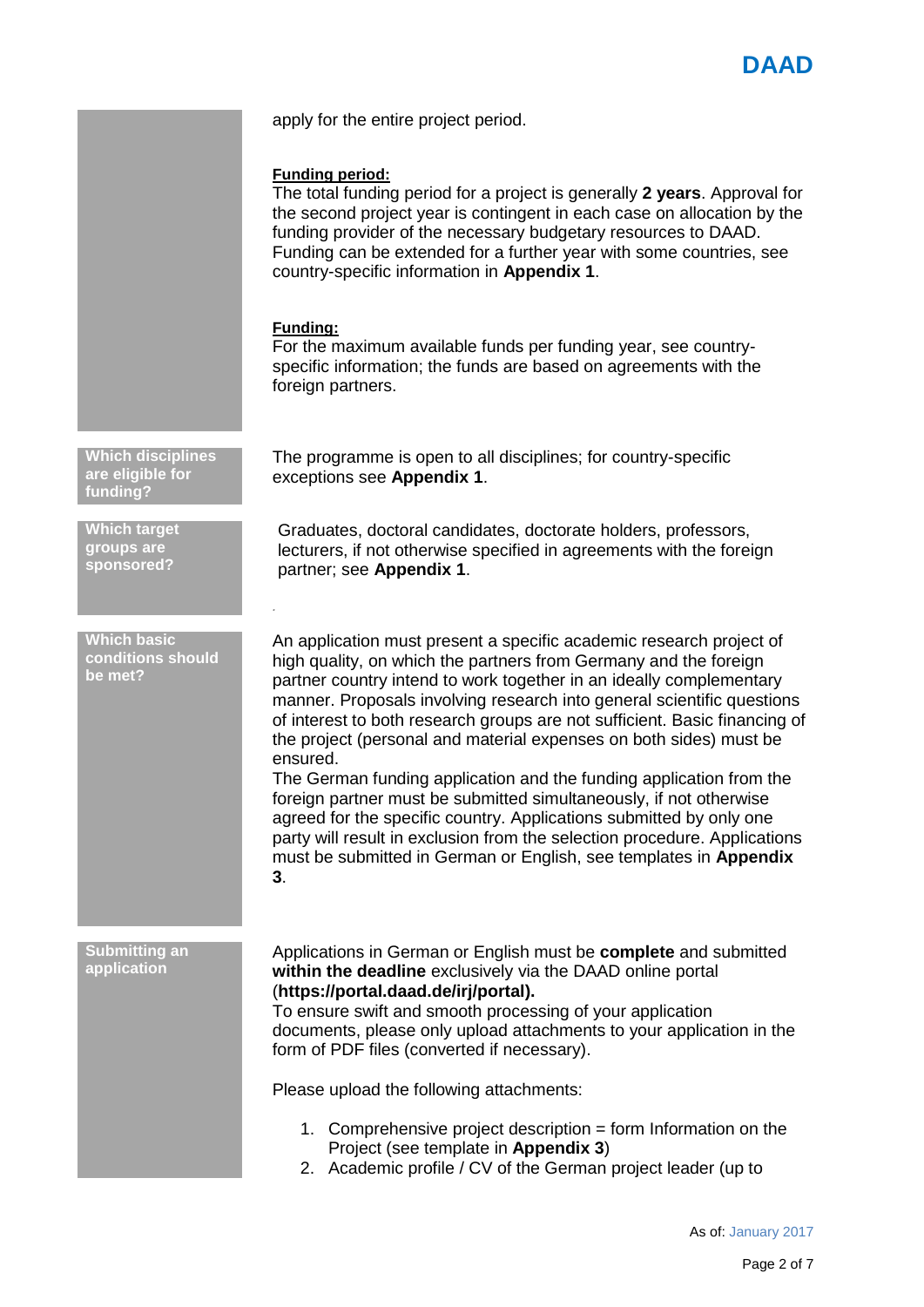

|                                               | three pages)<br>3. Academic profile / CV of the foreign PI<br>4. Project-relevant list of publications by the German applicant in<br>the last five years (up to four pages)<br>5. Project-relevant list of publications by the foreign applicant in<br>the last five years (up to four pages)<br>6. Brief CVs of further confirmed project participants at the time of<br>application, if applicable (up to three pages)                                                                                                                                      |  |  |
|-----------------------------------------------|---------------------------------------------------------------------------------------------------------------------------------------------------------------------------------------------------------------------------------------------------------------------------------------------------------------------------------------------------------------------------------------------------------------------------------------------------------------------------------------------------------------------------------------------------------------|--|--|
|                                               | For application documents and information see Appendices 3<br>and 4                                                                                                                                                                                                                                                                                                                                                                                                                                                                                           |  |  |
| <b>Application</b><br>deadline                | Application deadlines vary by country, see country-specific<br>information in Appendix 1                                                                                                                                                                                                                                                                                                                                                                                                                                                                      |  |  |
|                                               | Funding for all countries begins in early 2018 if not otherwise agreed<br>with the foreign partner, see Appendix 1.                                                                                                                                                                                                                                                                                                                                                                                                                                           |  |  |
| What are the<br>selection criteria?           | A commission of senior academics in various disciplines will determine<br>whether funding is awarded. Key selection criteria include:                                                                                                                                                                                                                                                                                                                                                                                                                         |  |  |
|                                               | The quality of the project (clarity of the project aims and<br>methodology)<br>Academic value of the project (topicality and degree of innovation)<br>Feasibility of the research project (including in particular: basic<br>financial security, preliminary work and appropriate planning of<br>reciprocal visits)<br>Project-relevant competence of both research groups<br>$\bullet$<br>• Complementarity of research groups in the joint project (with regard<br>to methodology, content, instruments etc.)<br>Appropriate involvement of young academics |  |  |
|                                               | Further criteria include:<br>Knowledge transfer between the German and the non-German<br>group<br>Academic and potential industrial usability of project outcome<br>Added value (subject-related, institutional, interdisciplinary) through<br>cooperation with the non-German partner                                                                                                                                                                                                                                                                        |  |  |
| <b>Contacts and</b><br>further<br>information | Deutscher Akademischer Austauschdienst<br>German Academic Exchange Service<br>Department P 33 - Project Funding for German Language, Alumni<br><b>Projects, Research Mobility (PPP)</b><br>Kennedyallee 50<br>53175 Bonn                                                                                                                                                                                                                                                                                                                                      |  |  |
|                                               | Contact for Australia, USA, Canada<br><b>Martin Müller</b><br>E-mail: m.mueller@daad.de<br>Telephone: +49(0)228 882-833                                                                                                                                                                                                                                                                                                                                                                                                                                       |  |  |
|                                               | Contact for Argentina, Chile, Italy, Colombia, Mexico, Peru<br><b>Ricarda Schäfers</b>                                                                                                                                                                                                                                                                                                                                                                                                                                                                        |  |  |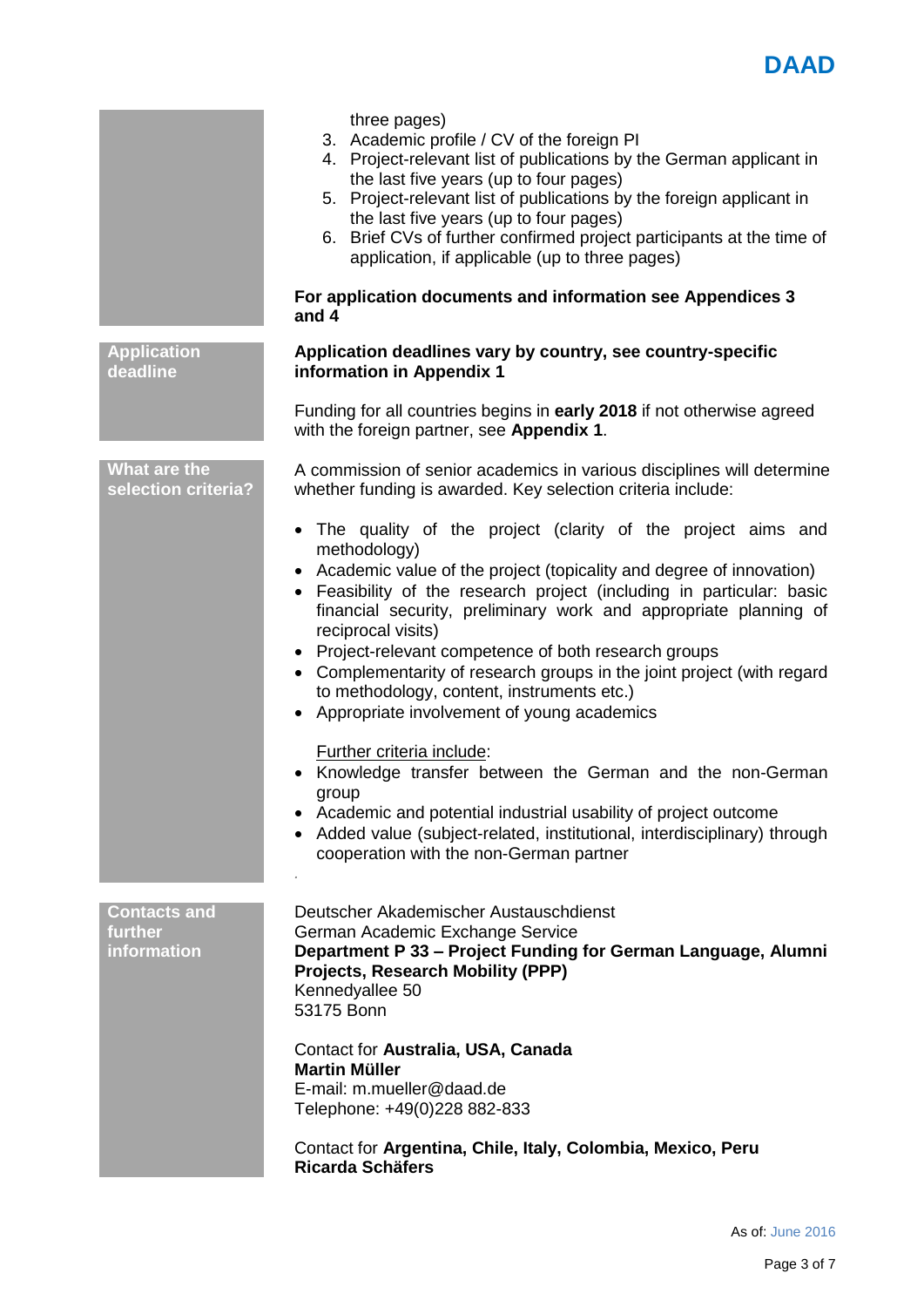## **DAAD**

| E-mail: schaefers@daad.de<br>Telephone: +49(0)228 882-8613                                                              |
|-------------------------------------------------------------------------------------------------------------------------|
| Contact for France, Greece, Spain, Thailand<br>Angelika Löckenhoff<br>E-mail: loeckenhoff@daad.de                       |
| Telephone: +49(0)228 882-369                                                                                            |
| Contact for China, Finland, Hong Kong, Norway, Taiwan<br><b>Doris Bretz</b><br>E-mail: bretz@daad.de                    |
| Telephone: +49(0)228 882-236                                                                                            |
| Contact for India, Japan<br><b>Mirjam Horn</b>                                                                          |
| E-mail: m.horn@daad.de<br>Telephone: +49(0)228 882-375                                                                  |
| Contact for Bulgaria, Croatia, Poland, Serbia, Slovakia, Slovenia,<br>the Czech Republic, Hungary<br><b>Tobias Hill</b> |
| E-mail: hill@daad.de<br>Telephone: +49(0)228 882-490                                                                    |
| Contact for Brazil, Egypt, Portugal<br><b>Dr Cornelia Pochert</b>                                                       |
| E-mail: pochert@daad.de<br>Telephone: +49(0)228 882-449                                                                 |

**Appendices to the call for applications**

- **1.) Country-specific information on the call for applications**
- **2.) Funding allowances**
- **3.) Form (German/English) Information on the Project**
- **4.) FAQs on submitting an application**

### **Partner organisations for the PPP programmes (all countries)**

| Egypt            | Ministry of Higher Education and<br>Scientific Research of the Arab<br>Republic of Egypt (MHESR) | <b>ICSTDF</b>                                                  |
|------------------|--------------------------------------------------------------------------------------------------|----------------------------------------------------------------|
| Argentina        | Ministerio de Ciencia, Tecnología<br>e Innovación Productiva, MINCyT                             | Ciencia, Tecnología                                            |
| <b>Australia</b> | Universities Australia                                                                           | <b>UNIVERSITIES</b><br><b>AUSTRALIA</b><br>DISCOVER LEARN LEAD |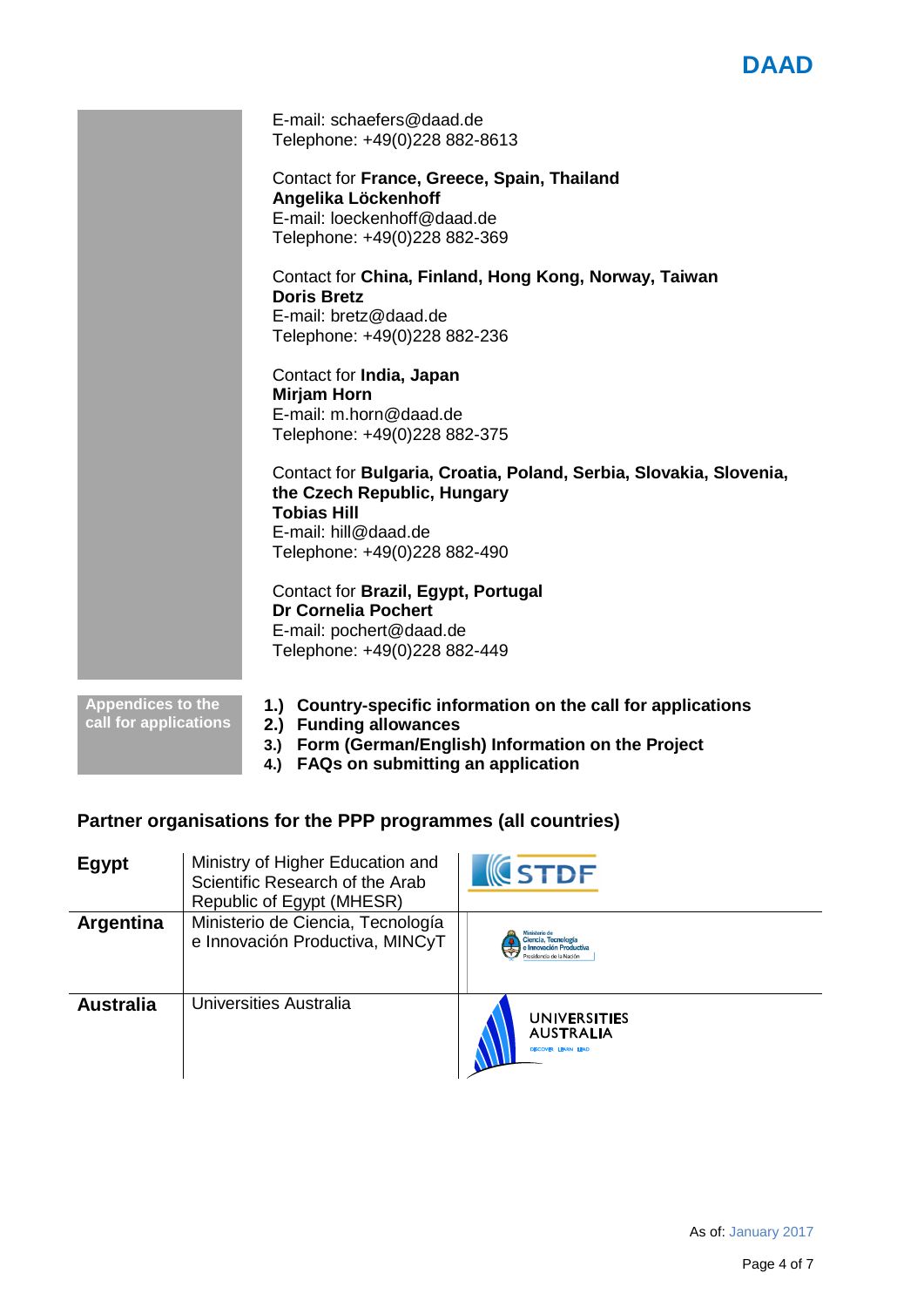# **DAAD**

| <b>Brazil</b>       | Fundação Coordenação de<br>Aperfeiçoamento de Pessoal de<br>Nível (CAPES)                     | Р<br>s<br>Е                                                    |
|---------------------|-----------------------------------------------------------------------------------------------|----------------------------------------------------------------|
| <b>Bulgaria</b>     | Ministry of Education and Science<br>of the Republic of Bulgaria                              |                                                                |
| <b>Chile</b>        | <b>CONICYT</b>                                                                                | CONTRADOLOGIC                                                  |
| China               | China Scholarship Council, CSC                                                                | <b>China Scholarship Council</b><br>www.csc.edu.cn             |
| <b>Finland</b>      | Academy of Finland (Suomen<br>Akatemia)                                                       | ACADEMY<br>OF FINLAND                                          |
| <b>France</b>       | Ministère de l'Éducation<br>nationale, de l'Enseignement<br>supérieur et de la Recherche      | Liberté • Égalité • Fraternité<br>RÉPUBLIQUE FRANÇAISE         |
| <b>Greece</b>       | <b>Greek State Scholarship</b><br>Foundation (I.K.Y.)                                         | ΞΛΛΗΝΙΚΗ ΔΗΜΟΚΡΑΊ<br>ΥΠΟΥΡΓΕΙΟ ΕΘΝΙΚ<br>ΠΑΙΔΕΙΑΣ&ΘΡΗΣΚΕΥΜΑΊ    |
| Hong<br><b>Kong</b> | <b>Research Grants Council</b>                                                                | 大學敎育資助委員會                                                      |
|                     |                                                                                               | <b>University Grants Committee</b>                             |
| India               | Department of Science and<br>Technology (DST)<br><b>University Grants Commission</b><br>(UGC) | ज्ञान-विज्ञानं विमुक्तये<br>मन्दर्भ ब                          |
| <b>Italy</b>        | Italian Ministry of Education,<br>Universities and Research<br>(MIUR)                         | Ministero dell Istruzione,<br>tell'Università e della Pricerca |
| Japan               | Japan Society for the Promotion<br>of Science (JSPS)                                          | 本字術振.<br>Japan Society for the Promotion of Science            |
| Colombia            | (Departamento administrativo de<br>Ciencia, Tecnología e Innovación)<br><b>COLCIENCIAS</b>    | TODOS POR UN<br>COLCIENCIAS<br><b>NUEVO PAIS</b>               |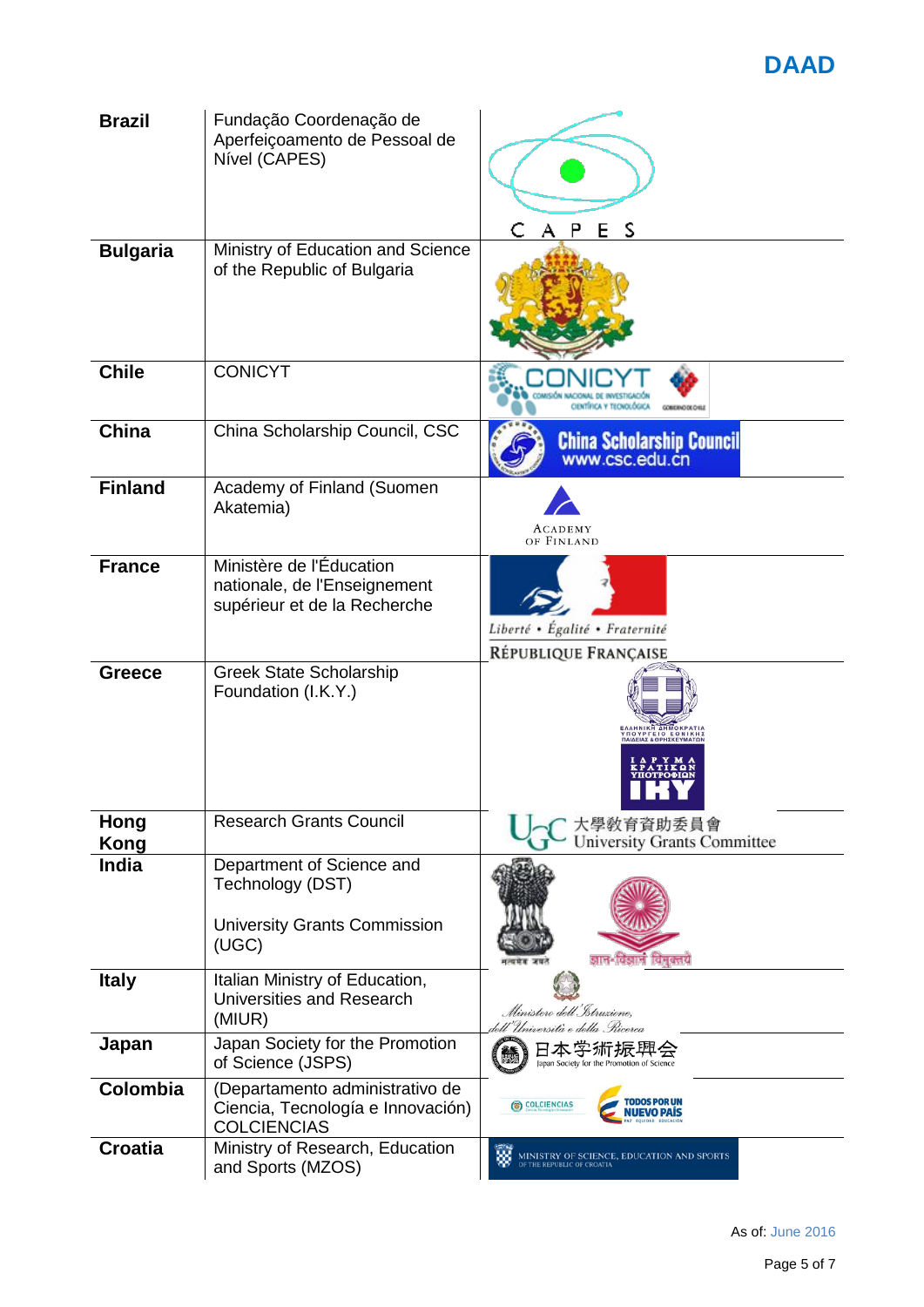

| <b>Mexico</b>                   | Consejo Nacional de Ciencia y<br>Tecnología (CONACYT)                                                                                     | MÉXICO<br><b>ONACYT</b><br><b>GOBIERNO DE LA REPÚBLIC</b>                                                                                               |
|---------------------------------|-------------------------------------------------------------------------------------------------------------------------------------------|---------------------------------------------------------------------------------------------------------------------------------------------------------|
| <b>Norway</b>                   | <b>Research Council of Norway</b><br>(Norges Forskningsrad)                                                                               | <b>The Research Council</b><br>of Norway                                                                                                                |
| <b>Peru</b>                     | Consejo Nacional de Ciencia;<br>Tecnología e Innovación<br>Tecnológica del Perú<br>(CONCYTEC)                                             | <b>ONCYTEC</b>                                                                                                                                          |
| <b>Poland</b>                   | Ministry of Science and Higher<br>Education                                                                                               | Ministry of Science<br>and Higher Education<br>Republic of Poland                                                                                       |
| Portugal                        | <b>CRUP – Conselho de Reitores</b><br>das Universidades Portuguesas<br>Fundação para a Ciência e a<br>Tecnologia (FCT)                    | CRUP<br>UNIVERSIDADES<br><b>PORTUGUESAS</b><br><b>FCT</b> Fundação para a Ciência e a Tecnologia<br>MINISTÍRIO DA CIÊNCIA, TECNOLOGIA E ENSINO SUPERIOR |
| <b>Serbia</b>                   | Ministry of Education, Science<br>and Technological Development<br>of the Republic of Serbia                                              | истарство просвете,                                                                                                                                     |
| <b>Slovakia</b>                 | Ministry of Education, Science,<br>Research<br>and Sport of the Slovak Republic<br>(MS SR)<br>and the Slovak Academy of<br>Sciences (SAS) | Ministerstvo školstva,<br>串<br>vedy, výskumu a športu<br>Slovenskej republiky<br>WANILNAIOS                                                             |
| <b>Slovenia</b>                 | Slovenian Research Agency (SRA)                                                                                                           | <b>SLOVENIAN RESEARCH AGENCY</b>                                                                                                                        |
| <b>Taiwan</b>                   | Ministry of Science and<br>Technology (MOST)                                                                                              | 中華民國<br>Ministry of Science and Technology, R.O.C.                                                                                                      |
| <b>Thailand</b>                 | Thailand Research Fund (TRF)                                                                                                              |                                                                                                                                                         |
| <b>Czech</b><br><b>Republic</b> | <b>Czech Academy of Sciences</b><br>(CAS)                                                                                                 | <b>The Czech Academy</b><br>of Sciences                                                                                                                 |
| <b>Hungary</b>                  | Hungarian Scholarship Board,<br>Balassi Institute, Magyar<br>Ösztöndíj Bizottság (MÖB),<br>Balassi Intézet                                | Balassi<br>itézet                                                                                                                                       |